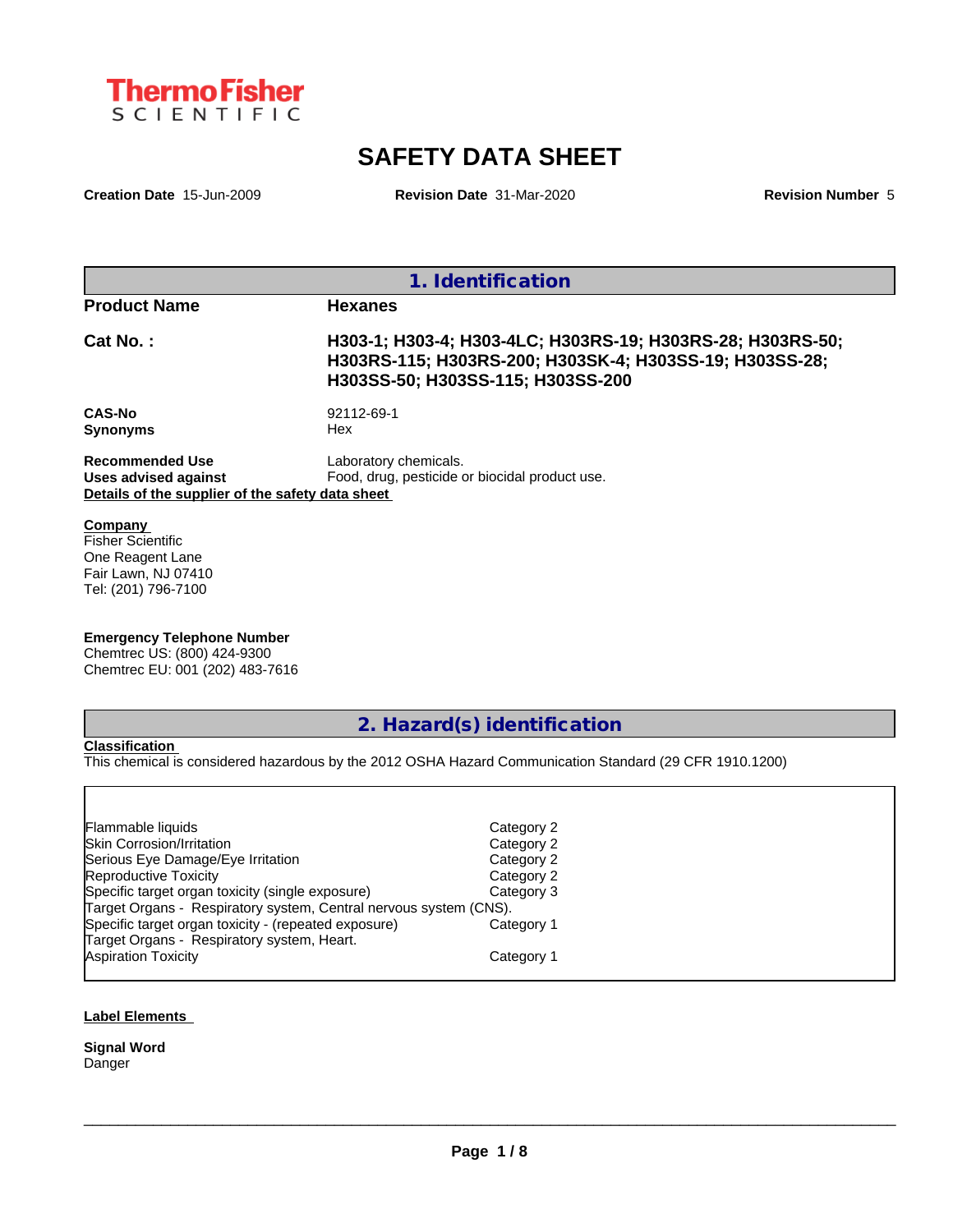## **Hazard Statements**

Highly flammable liquid and vapor May be fatal if swallowed and enters airways Causes skin irritation Causes serious eye irritation May cause respiratory irritation May cause drowsiness or dizziness Suspected of damaging fertility Causes damage to organs through prolonged or repeated exposure



## **Precautionary Statements**

## **Prevention**

Obtain special instructions before use Do not handle until all safety precautions have been read and understood Use personal protective equipment as required Wash face, hands and any exposed skin thoroughly after handling Wear eye/face protection Do not breathe dust/fume/gas/mist/vapors/spray Do not eat, drink or smoke when using this product Use only outdoors or in a well-ventilated area Keep away from heat/sparks/open flames/hot surfaces. - No smoking Keep container tightly closed Ground/bond container and receiving equipment Use explosion-proof electrical/ventilating/lighting/equipment Use only non-sparking tools Take precautionary measures against static discharge Keep cool **Response** IF exposed or concerned: Get medical attention/advice **Inhalation** IF INHALED: Remove victim to fresh air and keep at rest in a position comfortable for breathing **Skin** If skin irritation occurs: Get medical advice/attention IF ON SKIN (or hair): Take off immediately all contaminated clothing. Rinse skin with water/shower Wash contaminated clothing before reuse **Eyes** IF IN EYES: Rinse cautiously with water for several minutes. Remove contact lenses, if present and easy to do. Continue rinsing If eye irritation persists: Get medical advice/attention **Ingestion** IF SWALLOWED: Immediately call a POISON CENTER or doctor/physician Do NOT induce vomiting **Fire** In case of fire: Use CO2, dry chemical, or foam for extinction **Storage** Store locked up Store in a well-ventilated place. Keep container tightly closed **Disposal**

Dispose of contents/container to an approved waste disposal plant

## **Hazards not otherwise classified (HNOC)**

Toxic to aquatic life with long lasting effects

WARNING. Reproductive Harm - https://www.p65warnings.ca.gov/.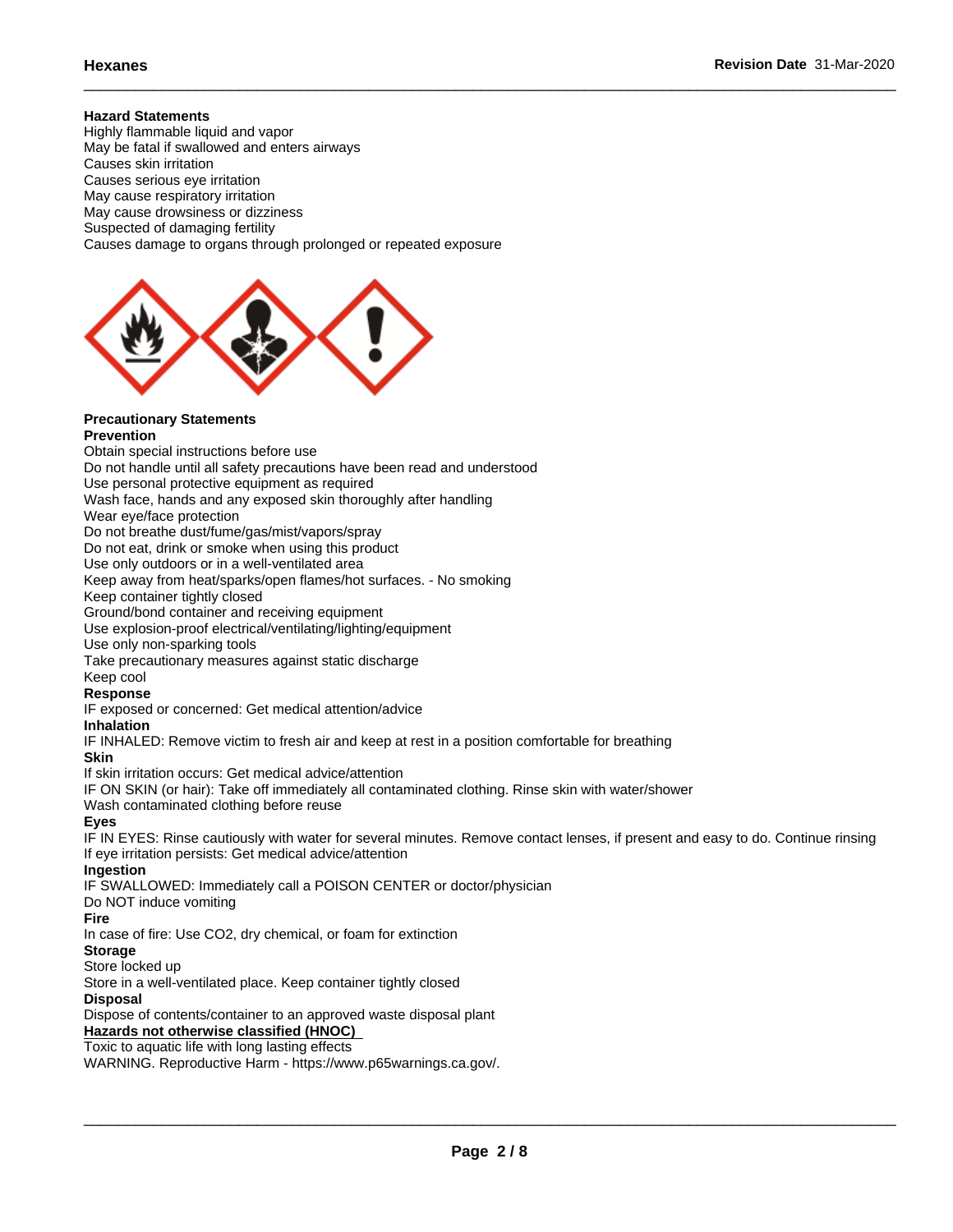| <b>Component</b><br>Hexane, branched and linear |                                                                                                                                                                                              | <b>CAS-No</b>                                                                                                                                                                            | Weight % |  |  |  |
|-------------------------------------------------|----------------------------------------------------------------------------------------------------------------------------------------------------------------------------------------------|------------------------------------------------------------------------------------------------------------------------------------------------------------------------------------------|----------|--|--|--|
|                                                 |                                                                                                                                                                                              | 92112-69-1                                                                                                                                                                               | 100      |  |  |  |
|                                                 |                                                                                                                                                                                              | 4. First-aid measures                                                                                                                                                                    |          |  |  |  |
| <b>General Advice</b>                           |                                                                                                                                                                                              | If symptoms persist, call a physician.                                                                                                                                                   |          |  |  |  |
| <b>Eye Contact</b>                              |                                                                                                                                                                                              | Rinse immediately with plenty of water, also under the eyelids, for at least 15 minutes. Get<br>medical attention.                                                                       |          |  |  |  |
| <b>Skin Contact</b>                             |                                                                                                                                                                                              | Wash off immediately with plenty of water for at least 15 minutes. If skin irritation persists,<br>call a physician.                                                                     |          |  |  |  |
| <b>Inhalation</b>                               |                                                                                                                                                                                              | Remove to fresh air. If not breathing, give artificial respiration. Get medical attention if<br>symptoms occur. Risk of serious damage to the lungs (by aspiration).                     |          |  |  |  |
| Ingestion                                       | lean forward.                                                                                                                                                                                | Clean mouth with water and drink afterwards plenty of water. Do NOT induce vomiting. Call<br>a physician or poison control center immediately. If vomiting occurs naturally, have victim |          |  |  |  |
| Most important symptoms and<br>effects          | Difficulty in breathing. Inhalation of high vapor concentrations may cause symptoms like<br>headache, dizziness, tiredness, nausea and vomiting: Causes central nervous system<br>depression |                                                                                                                                                                                          |          |  |  |  |
| <b>Notes to Physician</b>                       | Treat symptomatically                                                                                                                                                                        |                                                                                                                                                                                          |          |  |  |  |
|                                                 |                                                                                                                                                                                              | 5. Fire-fighting measures                                                                                                                                                                |          |  |  |  |
| <b>Suitable Extinguishing Media</b>             | Water spray, carbon dioxide (CO2), dry chemical, alcohol-resistant foam. Water mist may<br>be used to cool closed containers.                                                                |                                                                                                                                                                                          |          |  |  |  |
| <b>Unsuitable Extinguishing Media</b>           |                                                                                                                                                                                              | Do not use a solid water stream as it may scatter and spread fire                                                                                                                        |          |  |  |  |
| <b>Flash Point</b>                              | $-22$ °C / $-7.6$ °F                                                                                                                                                                         |                                                                                                                                                                                          |          |  |  |  |
| Method -                                        |                                                                                                                                                                                              | No information available                                                                                                                                                                 |          |  |  |  |
| <b>Autoignition Temperature</b>                 | 223 °C / 433.4 °F                                                                                                                                                                            |                                                                                                                                                                                          |          |  |  |  |

## **3. Composition/Information on Ingredients**

| <b>Explosion Limits</b>                                   |                          |
|-----------------------------------------------------------|--------------------------|
| <b>Upper</b>                                              | No data available        |
| Lower                                                     | No data available        |
| Sensitivity to Mechanical Impact No information available |                          |
| <b>Sensitivity to Static Discharge</b>                    | No information available |
|                                                           |                          |

## **Specific Hazards Arising from the Chemical**

Flammable. Containers may explode when heated. Vapors may form explosive mixtures with air. Vapors may travel to source of ignition and flash back.

**Hazardous Combustion Products** Carbon monoxide (CO). Carbon dioxide (CO2). **Protective Equipment and Precautions for Firefighters** As in any fire, wear self-contained breathing apparatus pressure-demand, MSHA/NIOSH (approved or equivalent) and full protective gear.

## **NFPA**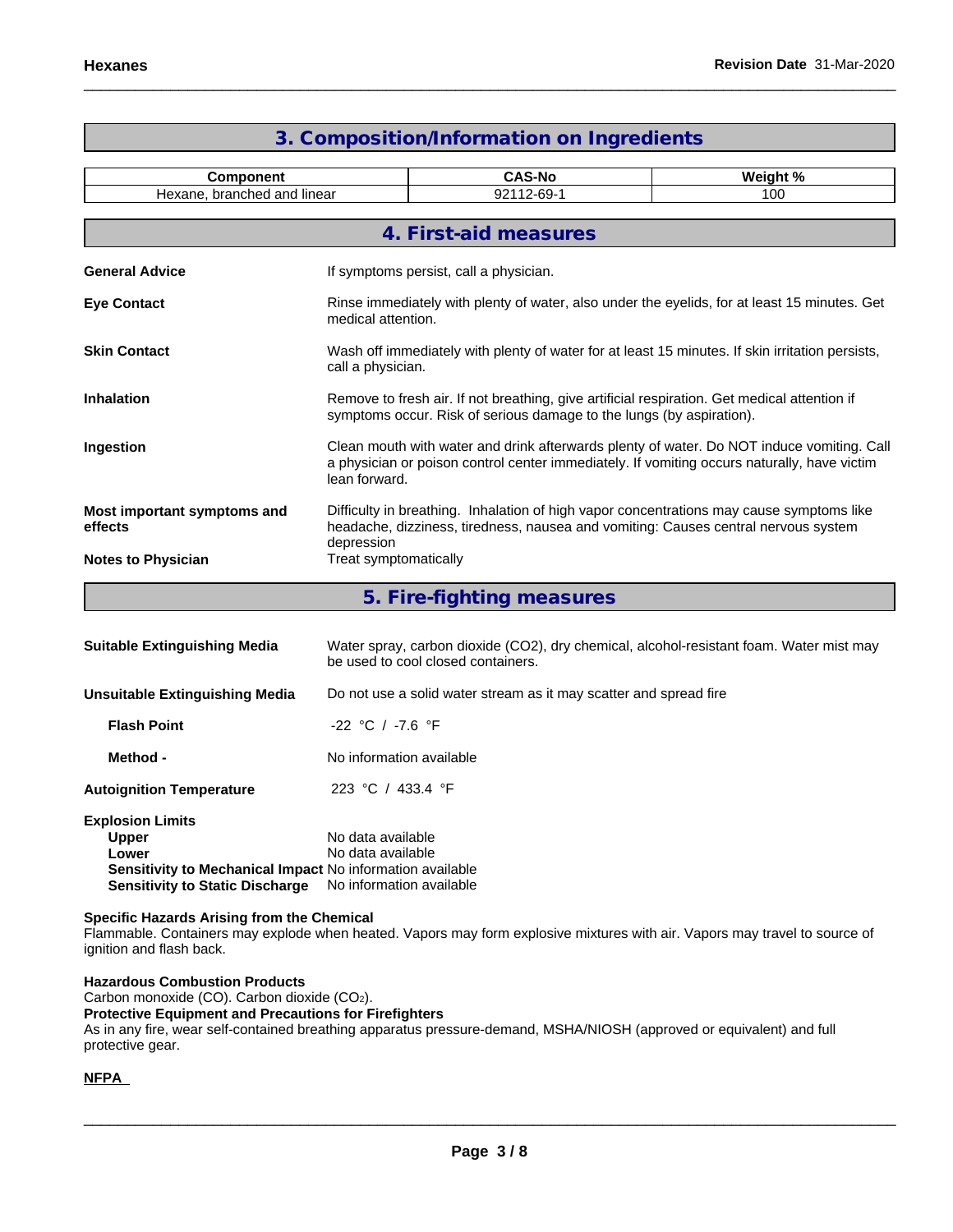| <b>Health</b><br>З                                                                                                               | <b>Flammability</b><br>з               | <b>Instability</b>                                                                                                                                                        | <b>Physical hazards</b><br>N/A                                                                                                                                                                                                                                                              |
|----------------------------------------------------------------------------------------------------------------------------------|----------------------------------------|---------------------------------------------------------------------------------------------------------------------------------------------------------------------------|---------------------------------------------------------------------------------------------------------------------------------------------------------------------------------------------------------------------------------------------------------------------------------------------|
|                                                                                                                                  | 6. Accidental release measures         |                                                                                                                                                                           |                                                                                                                                                                                                                                                                                             |
| <b>Personal Precautions</b>                                                                                                      |                                        | sources of ignition. Take precautionary measures against static discharges.                                                                                               | Use personal protective equipment as required. Ensure adequate ventilation. Remove all                                                                                                                                                                                                      |
| <b>Environmental Precautions</b>                                                                                                 |                                        | Do not flush into surface water or sanitary sewer system.                                                                                                                 |                                                                                                                                                                                                                                                                                             |
| Methods for Containment and Clean Soak up with inert absorbent material. Keep in suitable, closed containers for disposal.<br>Up |                                        | Remove all sources of ignition. Take precautionary measures against static discharges.<br>Use spark-proof tools and explosion-proof equipment.                            |                                                                                                                                                                                                                                                                                             |
|                                                                                                                                  | 7. Handling and storage                |                                                                                                                                                                           |                                                                                                                                                                                                                                                                                             |
| <b>Handling</b>                                                                                                                  | equipment must be grounded.            | Wear personal protective equipment/face protection. Do not get in eyes, on skin, or on<br>tools and explosion-proof equipment. Take precautionary measures against static | clothing. Avoid ingestion and inhalation. Ensure adequate ventilation. Keep away from open<br>flames, hot surfaces and sources of ignition. Use only non-sparking tools. Use spark-proof<br>discharges. To avoid ignition of vapors by static electricity discharge, all metal parts of the |
| <b>Storage</b>                                                                                                                   | Keep away from heat, sparks and flame. |                                                                                                                                                                           | Keep containers tightly closed in a dry, cool and well-ventilated place. Flammables area.                                                                                                                                                                                                   |

**8. Exposure controls / personal protection**

## **Exposure Guidelines**

| Component                   | <b>ACGIH TLV</b> | <b>OSHA PEL</b>                                      | <b>NIOSH IDLH</b> | <b>Mexico OEL (TWA)</b> |
|-----------------------------|------------------|------------------------------------------------------|-------------------|-------------------------|
| Hexane, branched and linear |                  | (Vacated) TWA: 500 ppm                               |                   |                         |
|                             |                  | $\sqrt{\text{Vacated}}}$ TWA: 1800 mg/m <sup>3</sup> |                   |                         |
|                             |                  | (Vacated) STEL: 1000 ppm                             |                   |                         |
|                             |                  | (Vacated) STEL: 3600                                 |                   |                         |
|                             |                  | mg/m <sup>3</sup>                                    |                   |                         |

*NIOSH IDLH: NIOSH - National Institute for Occupational Safety and Health*

| <b>Engineering Measures</b>          | Use only under a chemical fume hood. Ensure that eyewash stations and safety showers<br>are close to the workstation location. Use explosion-proof<br>electrical/ventilating/lighting/equipment. Ensure adequate ventilation, especially in confined<br>areas. |
|--------------------------------------|----------------------------------------------------------------------------------------------------------------------------------------------------------------------------------------------------------------------------------------------------------------|
| <b>Personal Protective Equipment</b> |                                                                                                                                                                                                                                                                |
| <b>Eye/face Protection</b>           | Wear appropriate protective eyeglasses or chemical safety goggles as described by<br>OSHA's eye and face protection regulations in 29 CFR 1910.133 or European Standard<br>EN166.                                                                              |
| Skin and body protection             | Wear appropriate protective gloves and clothing to prevent skin exposure.                                                                                                                                                                                      |
| <b>Respiratory Protection</b>        | Follow the OSHA respirator regulations found in 29 CFR 1910.134 or European Standard<br>EN 149. Use a NIOSH/MSHA or European Standard EN 149 approved respirator if<br>exposure limits are exceeded or if irritation or other symptoms are experienced.        |
| <b>Hygiene Measures</b>              | Handle in accordance with good industrial hygiene and safety practice.                                                                                                                                                                                         |
|                                      | 9. Physical and chemical properties                                                                                                                                                                                                                            |
| <b>Physical State</b><br>Appearance  | Liquid<br>Colorless                                                                                                                                                                                                                                            |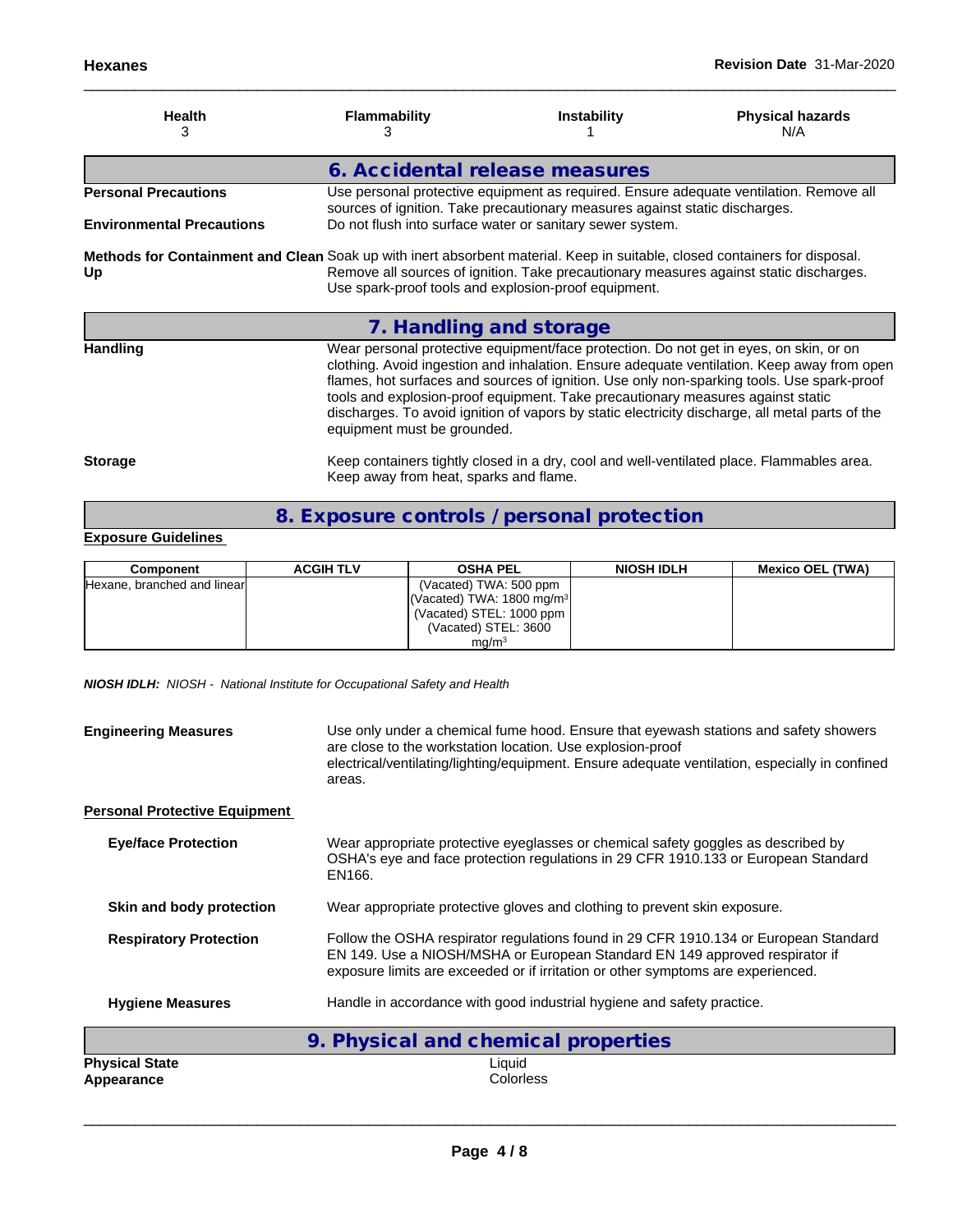| Odor                                    | No information available    |
|-----------------------------------------|-----------------------------|
| <b>Odor Threshold</b>                   | No information available    |
| рH                                      | No information available    |
| <b>Melting Point/Range</b>              | -95 °C / -139 °F            |
| <b>Boiling Point/Range</b>              | 69 °C / 156.2 °F @ 760 mmHg |
| <b>Flash Point</b>                      | $-22$ °C / $-7.6$ °F        |
| <b>Evaporation Rate</b>                 | No information available    |
| Flammability (solid,gas)                | Not applicable              |
| <b>Flammability or explosive limits</b> |                             |
| <b>Upper</b>                            | No data available           |
| Lower                                   | No data available           |
| <b>Vapor Pressure</b>                   | 160 mbar @ 20°C             |
| <b>Vapor Density</b>                    | No information available    |
| <b>Specific Gravity</b>                 | 0.659                       |
| <b>Solubility</b>                       | Immiscible                  |
| Partition coefficient; n-octanol/water  | No data available           |
| <b>Autoignition Temperature</b>         | 223 °C / 433.4 °F           |
| <b>Decomposition Temperature</b>        | No information available    |
| <b>Viscosity</b>                        | 0.31 mPa s @ 20 °C          |
| <b>Molecular Formula</b>                | C6 H14                      |
| <b>Molecular Weight</b>                 | 86.18                       |
|                                         |                             |

# **10. Stability and reactivity**

| <b>Reactive Hazard</b>                                                      | None known, based on information available                                                                                  |  |
|-----------------------------------------------------------------------------|-----------------------------------------------------------------------------------------------------------------------------|--|
| <b>Stability</b>                                                            | Stable under normal conditions.                                                                                             |  |
| <b>Conditions to Avoid</b>                                                  | Incompatible products. Excess heat. Exposure to light. Keep away from open flames, hot<br>surfaces and sources of ignition. |  |
| Incompatible Materials                                                      | Strong oxidizing agents                                                                                                     |  |
| Hazardous Decomposition Products Carbon monoxide (CO), Carbon dioxide (CO2) |                                                                                                                             |  |
| <b>Hazardous Polymerization</b>                                             | Hazardous polymerization does not occur.                                                                                    |  |
| <b>Hazardous Reactions</b>                                                  | None under normal processing.                                                                                               |  |

# **11. Toxicological information**

## **Acute Toxicity**

## **Product Information**

| <b>Component Information</b>                          |                                                                                            |                                                                                          |                                          |  |  |
|-------------------------------------------------------|--------------------------------------------------------------------------------------------|------------------------------------------------------------------------------------------|------------------------------------------|--|--|
| Component                                             | LD50 Oral                                                                                  | LD50 Dermal                                                                              | <b>LC50 Inhalation</b>                   |  |  |
| Hexane, branched and linear                           | $LD50 = 15000$ mg/kg (Rat)                                                                 | $LD50 = 3350$ mg/kg (Rabbit)                                                             | LC50 = 259354 mg/m <sup>3</sup> (Rat) 4h |  |  |
| <b>Toxicologically Synergistic</b><br><b>Products</b> | No information available                                                                   |                                                                                          |                                          |  |  |
|                                                       | Delayed and immediate effects as well as chronic effects from short and long-term exposure |                                                                                          |                                          |  |  |
| <b>Irritation</b>                                     | Irritating to eyes and skin                                                                |                                                                                          |                                          |  |  |
| <b>Sensitization</b>                                  | No information available                                                                   |                                                                                          |                                          |  |  |
| Carcinogenicity                                       |                                                                                            | The table below indicates whether each agency has listed any ingredient as a carcinogen. |                                          |  |  |

| <b>Component</b>           | <b>CAS-No</b> | <b>IARC</b> | NTP        | <b>ACGIH</b> | <b>OSHA</b> | <b>Mexico</b> |
|----------------------------|---------------|-------------|------------|--------------|-------------|---------------|
| Hexane.<br>. branched andI | 92112-69-1    | Not listed  | Not listed | Not listed   | Not listed  | Not listed    |
| linear                     |               |             |            |              |             |               |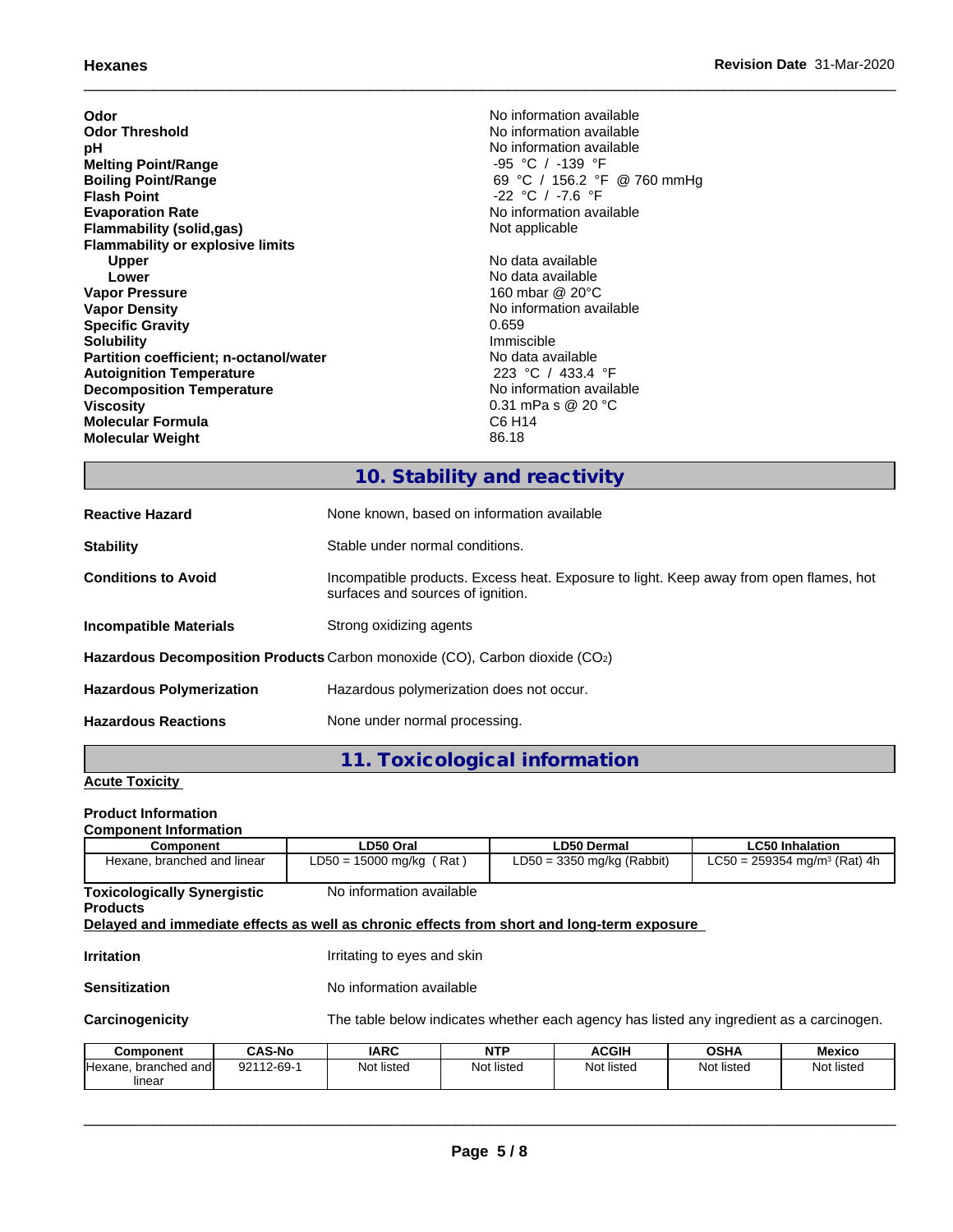| <b>Mutagenic Effects</b>                                         | No information available                                                                                                                                                                                   |
|------------------------------------------------------------------|------------------------------------------------------------------------------------------------------------------------------------------------------------------------------------------------------------|
| <b>Reproductive Effects</b>                                      | Possible risk of impaired fertility.                                                                                                                                                                       |
| <b>Developmental Effects</b>                                     | No information available.                                                                                                                                                                                  |
| <b>Teratogenicity</b>                                            | No information available.                                                                                                                                                                                  |
| <b>STOT - single exposure</b><br><b>STOT - repeated exposure</b> | Respiratory system Central nervous system (CNS)<br>Respiratory system Heart                                                                                                                                |
| <b>Aspiration hazard</b>                                         | Category 1                                                                                                                                                                                                 |
| delayed                                                          | <b>Symptoms / effects, both acute and</b> Inhalation of high vapor concentrations may cause symptoms like headache, dizziness,<br>tiredness, nausea and vomiting: Causes central nervous system depression |
| <b>Endocrine Disruptor Information</b>                           | No information available                                                                                                                                                                                   |
| <b>Other Adverse Effects</b>                                     | The toxicological properties have not been fully investigated.                                                                                                                                             |
|                                                                  | 12. Ecological information                                                                                                                                                                                 |
| <b>Ecotoxicity</b>                                               |                                                                                                                                                                                                            |

Toxic to aquatic organisms, may cause long-term adverse effects in the aquatic environment. Based on available literature. Data from closely analogous substances.

| <b>Persistence and Degradability</b> | Persistence is unlikely based on information available. |
|--------------------------------------|---------------------------------------------------------|
|                                      |                                                         |

**Mobility** Mobility **Mobility** Will likely be mobile in the environment due to its volatility.

| <b><i><u>Property</u></i></b> <i><b>Property</b></i> <b><i>Property</i></b> | loc |
|-----------------------------------------------------------------------------|-----|
| ---                                                                         | Pow |
| pranched<br>1.000<br>ane:<br>---<br><b>Hey</b><br>ı iirieal<br>ano          | .   |

|                               | 13. Disposal considerations                                                                                                                                                                                                                                           |
|-------------------------------|-----------------------------------------------------------------------------------------------------------------------------------------------------------------------------------------------------------------------------------------------------------------------|
| <b>Waste Disposal Methods</b> | Chemical waste generators must determine whether a discarded chemical is classified as a<br>hazardous waste. Chemical waste generators must also consult local, regional, and<br>national hazardous waste regulations to ensure complete and accurate classification. |

|                             | 14. Transport information |
|-----------------------------|---------------------------|
| <u>DOT</u>                  |                           |
| <b>UN-No</b>                | <b>UN1208</b>             |
| <b>Proper Shipping Name</b> | Hexanes                   |
| <b>Hazard Class</b>         | 3                         |
| <b>Packing Group</b>        | II                        |
| <b>TDG</b>                  |                           |
| <b>UN-No</b>                | <b>UN1208</b>             |
| <b>Proper Shipping Name</b> | <b>HEXANES</b>            |
| <b>Hazard Class</b>         | 3                         |
| <b>Packing Group</b>        | П                         |
| <b>IATA</b>                 |                           |
| <b>UN-No</b>                | <b>UN1208</b>             |
| <b>Proper Shipping Name</b> | Hexanes (Mixture)         |
| <b>Hazard Class</b>         | 3                         |
| <b>Packing Group</b>        | П                         |
| <b>IMDG/IMO</b>             |                           |
| <b>UN-No</b>                | <b>UN1208</b>             |
| <b>Proper Shipping Name</b> | Hexanes (Mixture)         |
| <b>Hazard Class</b>         | 3                         |
|                             |                           |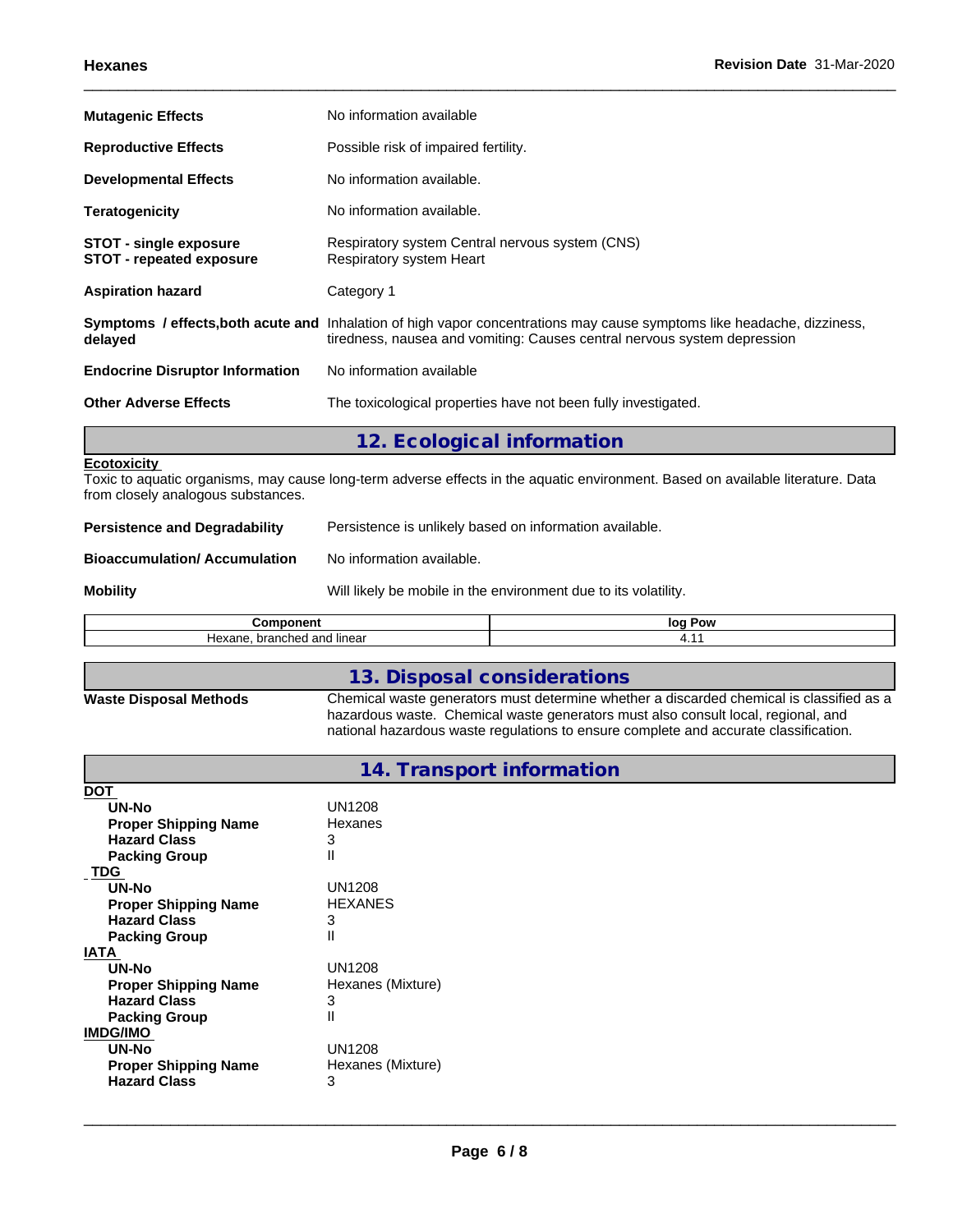## **Packing Group** II

## **15. Regulatory information**

## **United States of America Inventory**

| Component                        | <b>CAS-No</b> | <b>TSCA</b> | TCC A L<br>√ Inventory notification -<br>SUA<br><b>Active/Inactive</b> | TSCA<br><b>EPA Regulatory</b><br><b>Flags</b> |
|----------------------------------|---------------|-------------|------------------------------------------------------------------------|-----------------------------------------------|
| . branched and linear<br>Hexane. | 92112-69-     |             |                                                                        |                                               |

#### **Legend:**

**TSCA** - Toxic Substances Control Act, (40 CFR Part 710) X - Listed '-' - Not Listed

#### **TSCA 12(b)** - Notices of Export Not applicable

## **International Inventories**

Canada (DSL/NDSL), Europe (EINECS/ELINCS/NLP), Philippines (PICCS), Japan (ENCS), Australia (AICS), China (IECSC), Korea (ECL).

| Component                        | <b>CAS-No</b>   | <b>DSL</b> | <b>NDSL</b> | <b>EINECS</b>                      | <b>PICCS</b> | <b>ENCS</b> | <b>AICS</b> | <b>IECSC</b> | <b>KECL</b> |
|----------------------------------|-----------------|------------|-------------|------------------------------------|--------------|-------------|-------------|--------------|-------------|
| . branched and linear<br>Hexane. | 112-69-1<br>921 |            |             | $-700$<br>$'295 - 6$<br>1200-010-2 |              |             |             |              |             |

### **U.S. Federal Regulations**

## **SARA 313**

**SARA 311/312 Hazard Categories** See section 2 for more information **CWA** (Clean Water Act) Not applicable **Clean Air Act OSHA** - Occupational Safety and Health Administration Not applicable **CERCLA** This material, as supplied, contains one or more substances regulated as a hazardous substance under the Comprehensive Environmental Response Compensation and Liability Act (CERCLA) (40 CFR 302)

**California Proposition 65** This product contains the following Proposition 65 chemicals.

| Component               | <b>CAS-No</b> | California Prop. 65 | <b>Prop 65 NSRL</b> | Category      |
|-------------------------|---------------|---------------------|---------------------|---------------|
| branched and<br>Hexane. | 92112-69-1    | Male reproductive   |                     | Developmental |
| linear                  |               | (n-hexane)          |                     |               |

## **U.S. State Right-to-Know**

## **Regulations**

### **U.S. Department of Transportation**

| Reportable Quantity (RQ):          |   |
|------------------------------------|---|
| <b>DOT Marine Pollutant</b>        | N |
| <b>DOT Severe Marine Pollutant</b> | N |

#### **U.S. Department of Homeland Security**

This product does not contain any DHS chemicals.

## **Other International Regulations**

**Mexico - Grade** Serious risk, Grade 3